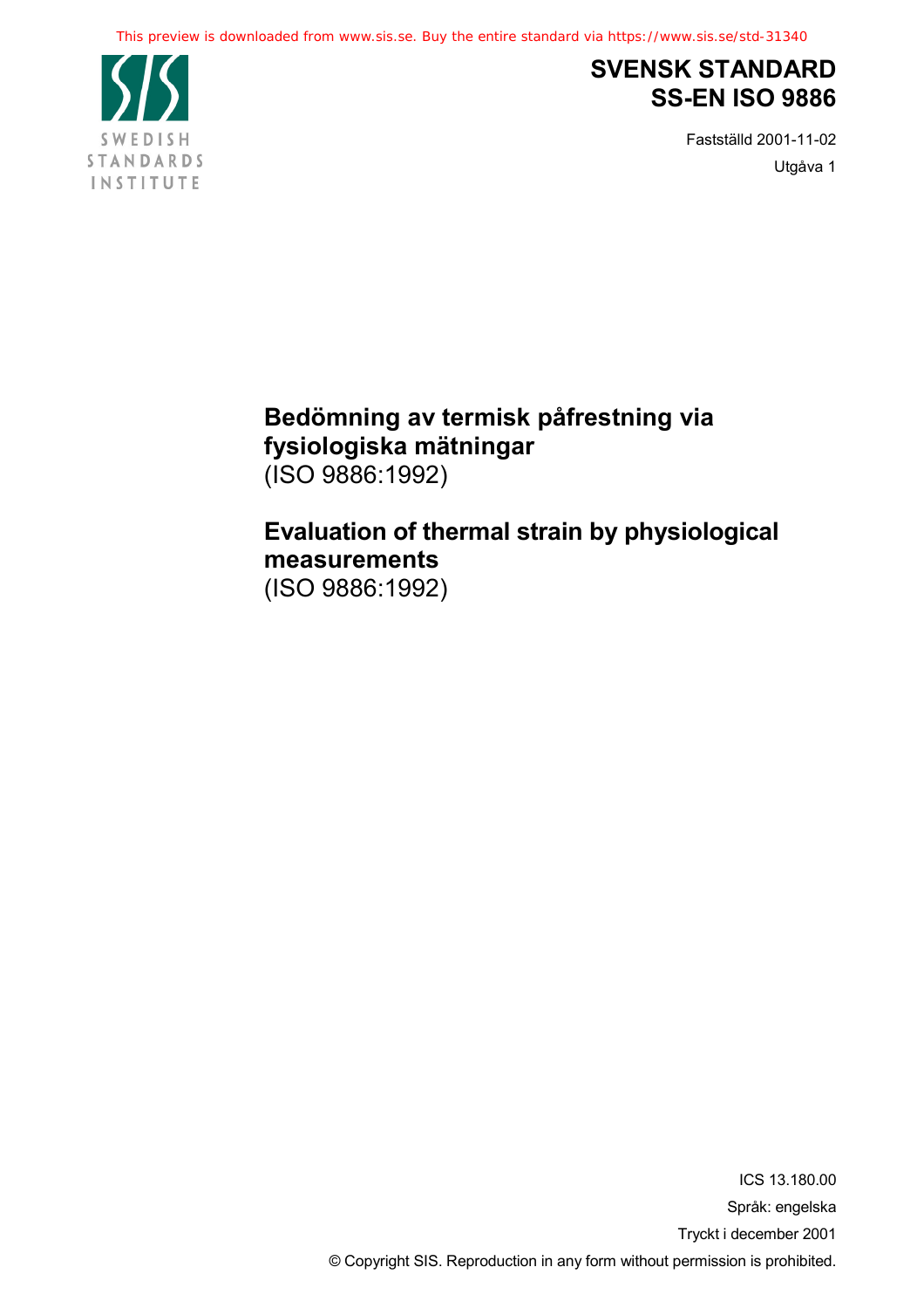Europastandarden EN ISO 9886:2001 gäller som svensk standard. Detta dokument innehåller den officiella engelska versionen av EN ISO 9886:2001.

The European Standard EN ISO 9886:2001 has the status of a Swedish Standard. This document contains the official English version of EN ISO 9886:2001.

Dokumentet består av 19 sidor.

Upplysningar om **sakinnehållet** i standarden lämnas av SIS, Swedish Standards Institute, tel 08 - 555 520 00.

Standarder kan beställas hos SIS Förlag AB som även lämnar **allmänna upplysningar** om svensk och utländsk standard. Postadress: SIS Förlag AB, 118 80 STOCKHOLM *)(\*(+",*: 08 - 555 523 10. *)(\*(+%-*: 08 - 555 523 11 *E-post*: sis.sales@sis.se. *Internet*: www.sisforlag.se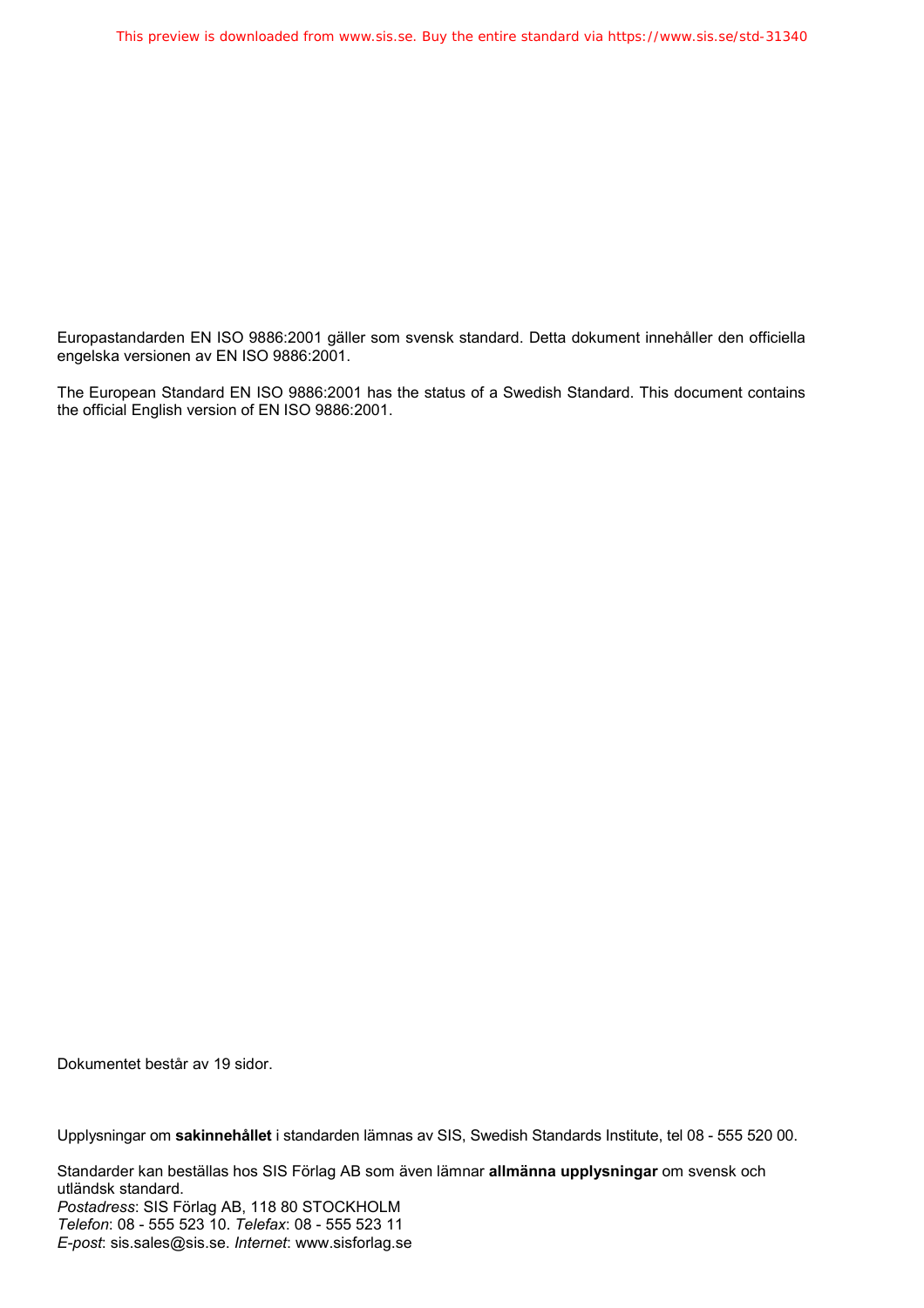# EUROPEAN STANDARD NORME EUROPÉENNE EUROPÄISCHE NORM

## **EN ISO 9886**

April 2001

ICS 01.018.00

English version

### Evaluation of thermal strain by physiological measurements (ISO 9886:1992)

Evaluation de l'astreinte thermique par mesures physiologiques (ISO 9886:1992)

Ermittlung der thermischen Beanspruchung durch physiologische Messungen (ISO 9886:1992)

This European Standard was approved by CEN on 19 January 2001.

CEN members are bound to comply with the CEN/CENELEC Internal Regulations which stipulate the conditions for giving this European Standard the status of a national standard without any alteration. Up-to-date lists and bibliographical references concerning such national standards may be obtained on application to the Management Centre or to any CEN member.

This European Standard exists in three official versions (English, French, German). A version in any other language made by translation under the responsibility of a CEN member into its own language and notified to the Management Centre has the same status as the official versions.

CEN members are the national standards bodies of Austria, Belgium, Czech Republic, Denmark, Finland, France, Germany, Greece, Iceland, Ireland, Italy, Luxembourg, Netherlands, Norway, Portugal, Spain, Sweden, Switzerland and United Kingdom.



EUROPEAN COMMITTEE FOR STANDARDIZATION COMITÉ EUROPÉEN DE NORMALISATION EUROPÄISCHES KOMITEE FÜR NORMUNG

**Management Centre: rue de Stassart, 36 B-1050 Brussels**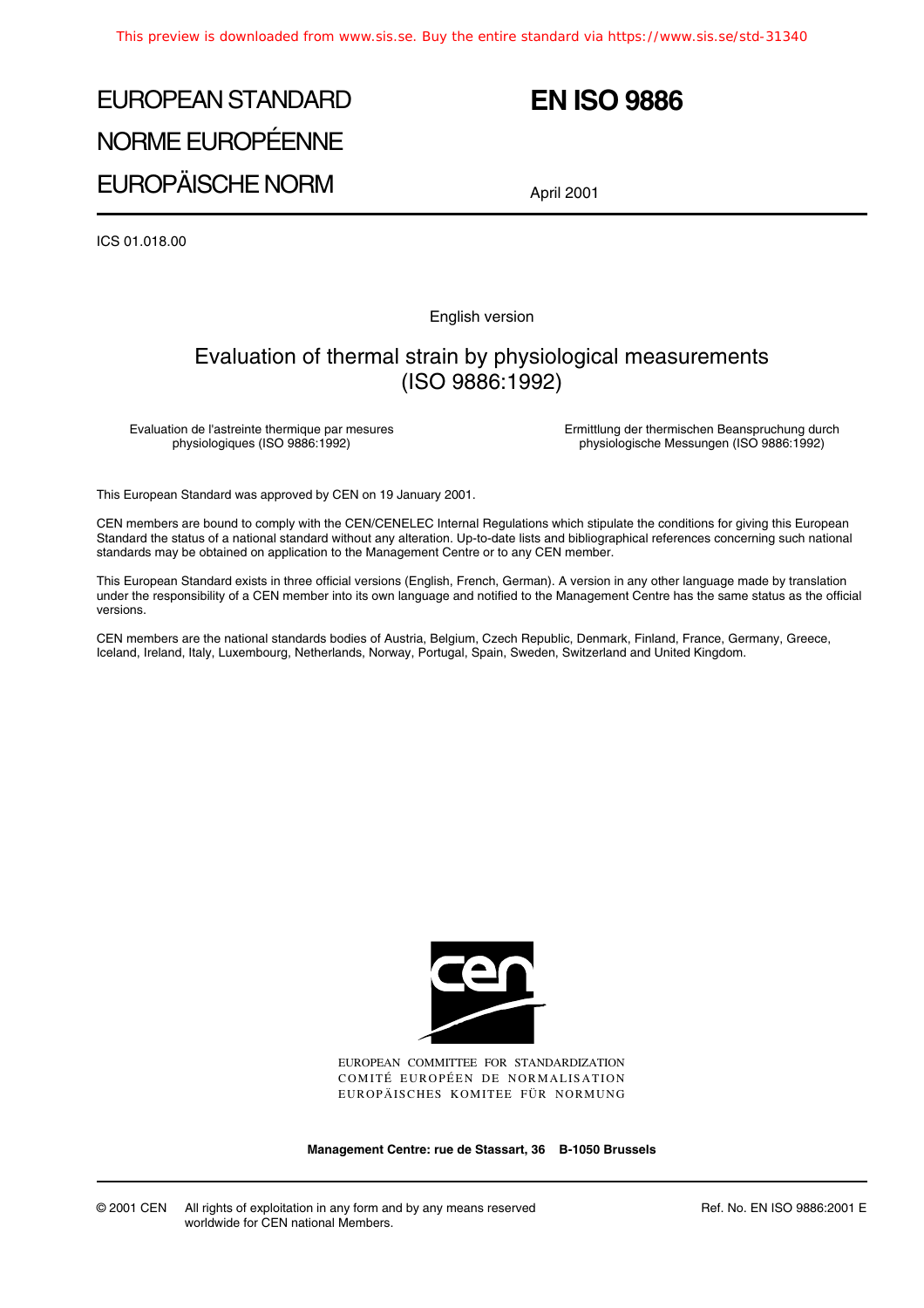#### **Foreword**

The text of the International Standard from Technical Committee ISO/TC 159 "Ergonomics" of the International Organization for Standardization (ISO) has been taken over as an European Standard by Technical Committee CEN/TC 122 "Ergonomics", the secretariat of which is held by DIN.

This European Standard shall be given the status of a national standard, either by publication of an identical text or by endorsement, at the latest by October 2001, and conflicting national standards shall be withdrawn at the latest by October 2001.

According to the CEN/CENELEC Internal Regulations, the national standards organizations of the following countries are bound to implement this European Standard: Austria, Belgium, Czech Republic, Denmark, Finland, France, Germany, Greece, Iceland, Ireland, Italy, Luxembourg, Netherlands, Norway, Portugal, Spain, Sweden, Switzerland and the United Kingdom.

#### **Endorsement notice**

The text of the International Standard ISO 9886:1992 has been approved by CEN as a European Standard without any modification.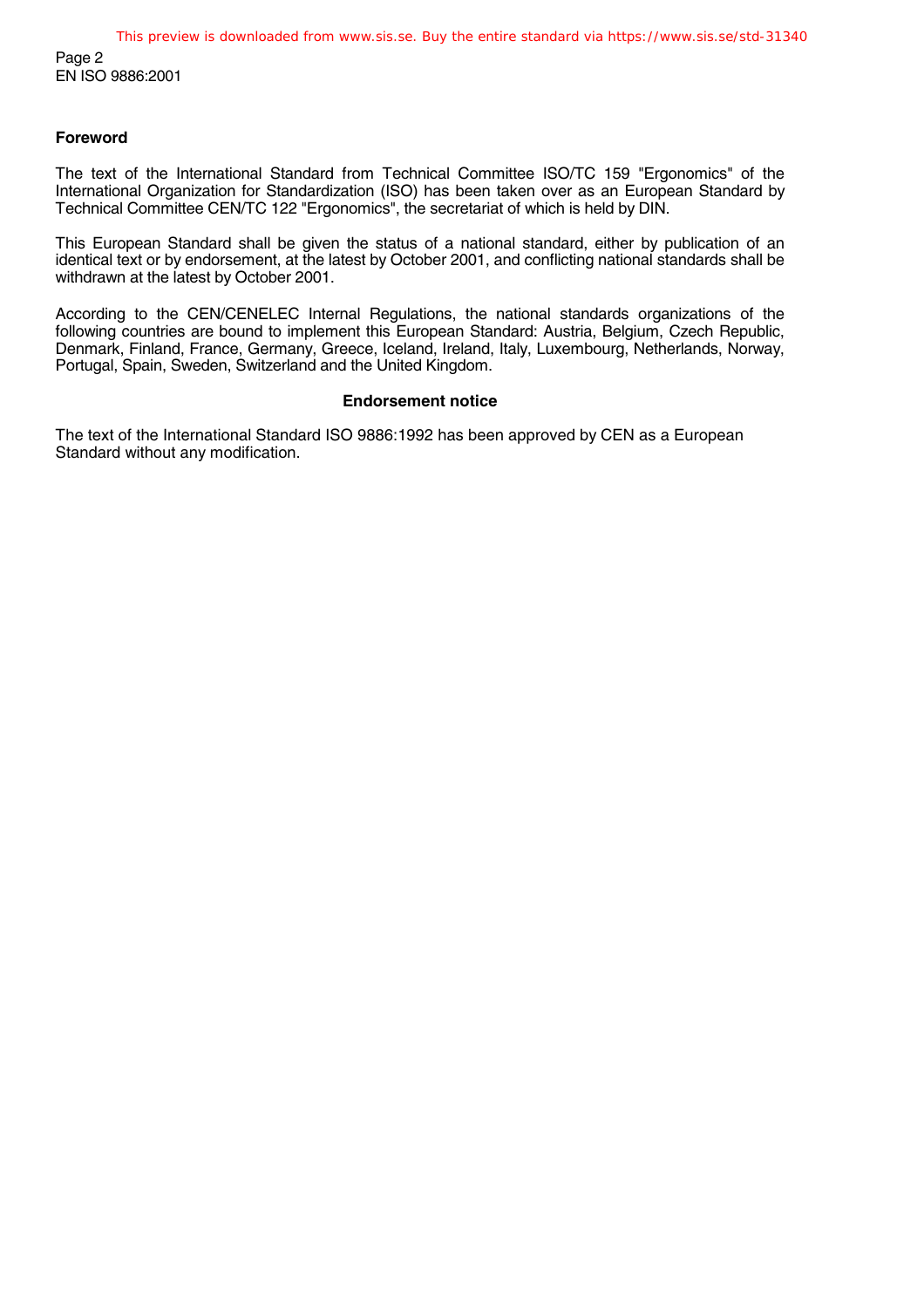### **Introduction**

This International Standard is part of a series of standards concerned with the assessment of thermal stress and strain.

This series of International Standards aims in particular at:

- a) establishing specifications for the methods of measuring physical parameters characterizing thermal environments;
- b) establishing methods for assessing thermal stress in cold, moderate and hot environments.

The analysis methods described by these latter standards allow the prediction of the average physiological response of subjects exposed to a thermal environment. Some of these methods are not applicable under exceptional climatic circumstances, when the characteristics of the exposed subjects differ greatly from the average or when special means of protection are used.

In these cases, or for the sake of research, it may be useful or even necessary to measure directly the physiological strain experienced by the subject.

This International Standard gives a series of specifications concerning the methods of measurement and interpretation of the physiological parameters considered as reflecting the response of the human organism placed in a hot or cold environment.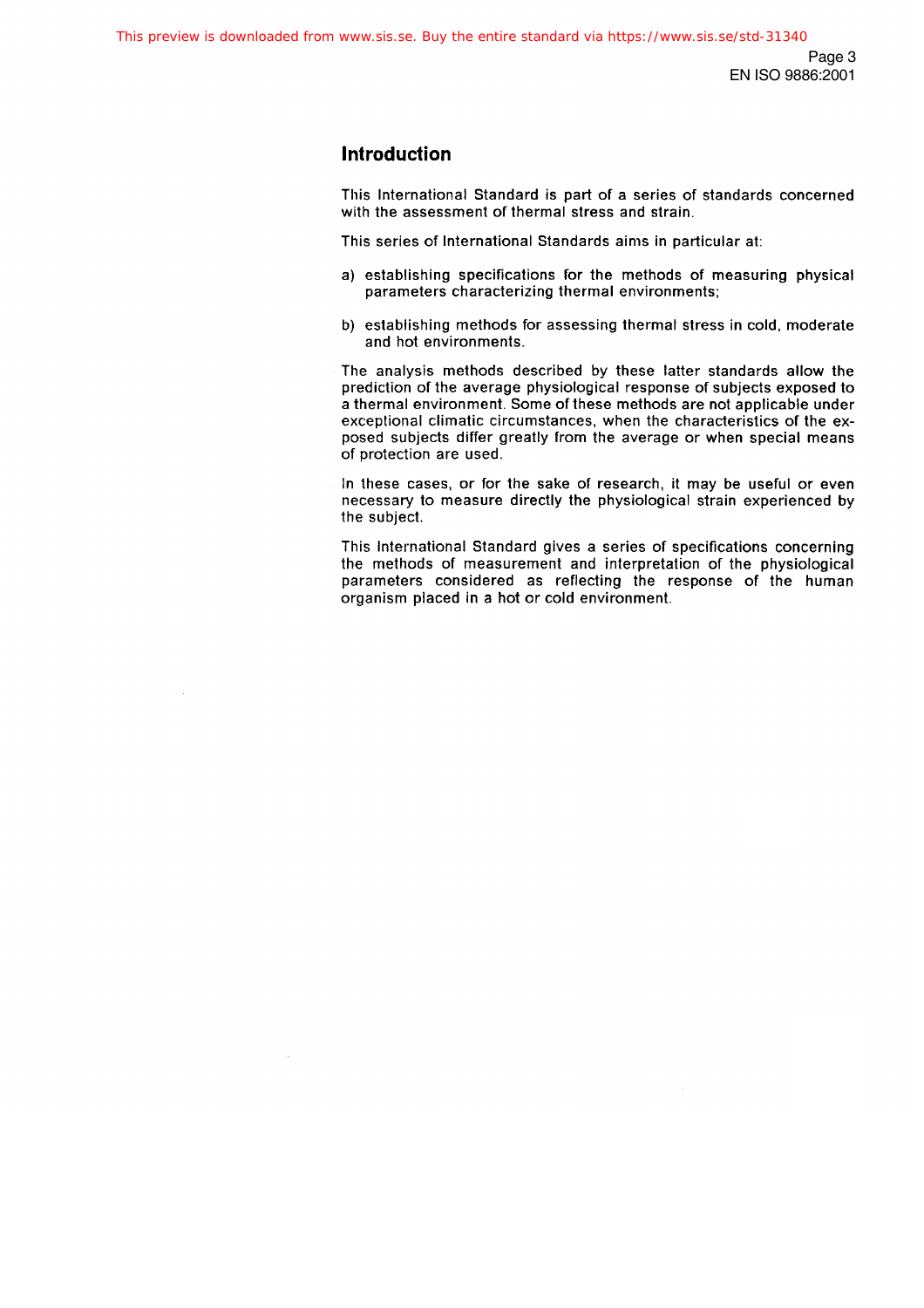## Evaluation of thermal strain by physiological measurements

#### **Scope** 1

This International Standard describes methods for measuring and interpreting the following physiological parameters:

- a) body core temperature;
- b) skin temperatures;
- c) heart rate:
- d) body mass loss.

The choice of variables to be measured and techniques to be used is at the discretion of those responsible for the health of the employees. These persons will have to take into account not only the nature of the thermal conditions, but also the degree of acceptance of these techniques by the employees concerned.

It should be emphasized that direct measurements on the individual may only be carried out on two conditions:

- a) if the person has been fully informed about the discomfort and the potential risks associated with the measurement technique and gives free consent to such measurements:
- b) if the measurements present no risk for the person which is unacceptable in view of general or specific codes of ethics.

In order to simplify this choice, annex A presents a comparison of the different methods concerning their field of application, their technical complexity, the discomfort and the risks that they might involve.

This International Standard defines the conditions which are to be met in order to ensure the accuracy of the data gathered from the different methods. The measurement methods are described in annex B. Limit values are proposed in annex C.

This International Standard is not concerned with experimental conditions for which investigators may develop alternative methods intended to improve knowledge in this area. It is recommended, however, when conducting such studies in the laboratory, to use the methods described below as references, so that results can be compared.

#### $\mathbf{2}$ Measurement of body core temperature,  $t_{cr}$

#### $2.1$ General

The term "core" refers to all the tissues located at a sufficient depth not to be affected by a temperature gradient through surface tissue. Temperature differences are however possible within the core depending on local metabolisms, on the concentration of vascular networks and on local variations in blood flow. The core temperature is thus not a unique concept and measurable as such. This temperature may be approximated by the measurement of temperature at different points of the body:

- a) oesophagus: oesophageal temperature,  $t_{\rm esc}$
- b) rectum: rectal temperature,  $t_{\text{re}}$ ;
- c) gastro-intestinal tract: intra-abdominal temperature,  $t_{\text{ab}}$ ;
- d) mouth: oral temperature,  $t_{\text{ori}}$
- e) tympanum: tympanic temperature,  $t_{\text{tot}}$
- f) auditory canal: auditory canal temperature,  $t_{\text{acc}}$
- g) urine temperature,  $t_{\text{ur}}$ .

The order of presentation of these different techniques has been adopted only for the clarity of the presentation.

Depending on the technique used, the temperature measured can reflect

 $-$  the mean temperature of the body mass; or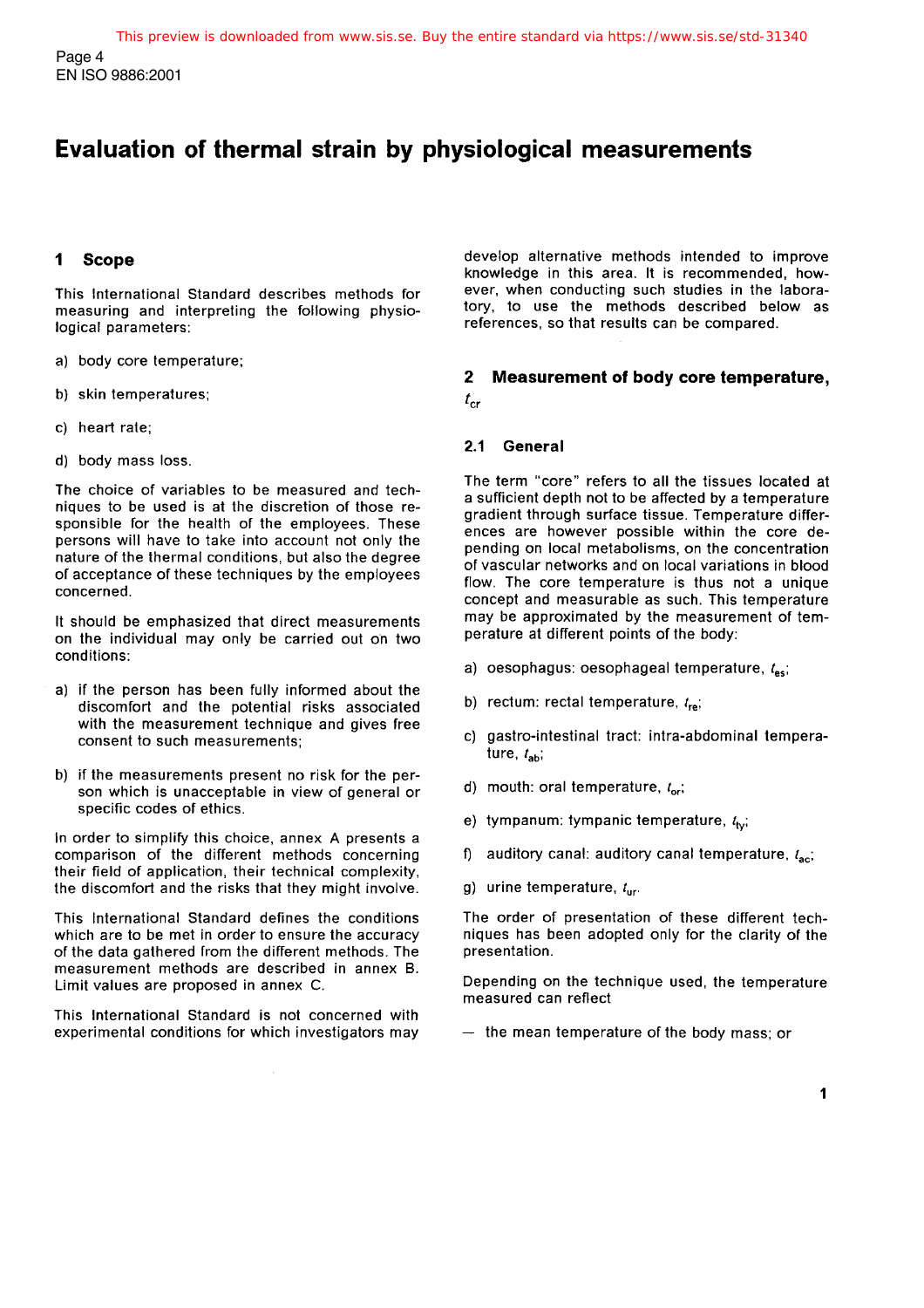$-$  the temperature of the blood irrigating the brain and therefore influencing the thermoregulation centres in the hypothalamus. This temperature is usually considered for assessing the thermal strain sustained by a subject.

#### 2.2 Measurement techniques for indicators of body core temperature

#### 2.2.1 Oesophageal temperature,  $t_{\rm esc}$

#### 2.2.1.1 Principle of the method

The temperature transducer is introduced in the lower part of the oesophagus, which is in contact over a length of 50 mm to 70 mm with the front of the left auricle and with the rear surface of the descending aorta. In this position, the temperature transducer registers variations in arterial blood temperature with a very short reaction time.

The upper part of the oesophagus presses against the trachea and the measurement of temperature at that level is affected by breathing. On the contrary, if the transducer is placed too low, it records gastric temperature.

The transducer is also influenced by the temperature of the saliva swallowed by the subject. The oesophageal temperature is therefore not given by the mean value of the recorded temperatures but by the peak values. This is particularly true in cold environments, where the saliva can be chilled.

#### 2.2.1.2 Interpretation

Of all the indirect measurements of  $t_{cr}$  mentioned above,  $t_{es}$  is the one which most accurately reflects temperature variations in the blood leaving the heart, and in all probability, the temperature of the blood irrigating the thermoregulation centres in the hypothalamus.

#### 2.2.2 Rectal temperature,  $l_{\rm re}$

### 2.2.2.1 Principle of the method

A temperature transducer is inserted in the rectum; this being surrounded by a large mass of abdominal tissues with low thermal conductivity, the rectal temperature is independent of ambient conditions.

### 2.2.2.2 Interpretation

When the subject is resting, the rectal temperature is the highest of the body temperatures. When the subject is working, on the contrary,  $t_{re}$  is directly affected by the production of heat from the local muscles: with an equal expenditure of energy per unit of time,  $t_{re}$  is higher when work is performed with the legs than when it is carried out exclusively with the arms.

 $t_{\rm re}$  essentially gives an indication of the mean temperature of body core mass. It may only be considered as an indicator of blood temperature and therefore of the temperature of the thermoregulation centres when heat storage is slow and when work is performed using the whole body.

When heat storage is low and work is essentially performed with the legs, the measurement of  $t_{\rm re}$ leads to a slight overestimation of the temperature of the thermoregulation centres. On the contrary, in case of rapid storage, during intense thermal stress of short duration,  $t_{\text{re}}$  rises at a slower rate than the temperature of the thermoregulation centres, continues to rise after the exposure has stopped and finally decreases progressively. Rising speed and lag time are depending on the exposure and recovery conditions. In theses cases  $t_{\rm re}$  is an inappropriate way in which to estimate the strain sustained by a subject.

#### 2.2.3 Intra-abdominal temperature,  $t_{ab}$

#### 2.2.3.1 Principle of the method

A temperature transducer is swallowed by the subject. During its transit through the intestinal tract, the temperature recorded will vary according to whether it is located in an area close to large arterial vessels or to organs with high local metabolism or, on the contrary, near the abdominal walls.

### 2.2.3.2 Interpretation

When the transducer is located in the stomach or the duodenum, temperature variations are similar to those of  $t_{es}$  and the difference between the two temperatures is very small. As the transducer progresses inside the intestine, the characteristics of the temperature come closer to those of  $t_{\text{re}}$ . Therefore, the interpretation will depend on the time elapsed since the swallowing of the transducer and on the speed of the gastro-intestinal transit for the given subject.

In the present state of knowledge,  $t_{ab}$  seems to be independent of ambient climatic conditions, except for strong radiant heat impinging on the abdomen.

### 2.2.4 Oral temperature,  $t_{\rm or}$

### 2.2.4.1 Principle of the method

The transducer is placed underneath the tongue and is therefore in close contact with the deep arterial branches of the lingual artery. It will then provide a satisfactory measurement of the temperature of the blood influencing the thermoregulation centres.

The temperature measured nevertheless, depends on the external conditions. When the mouth is open,